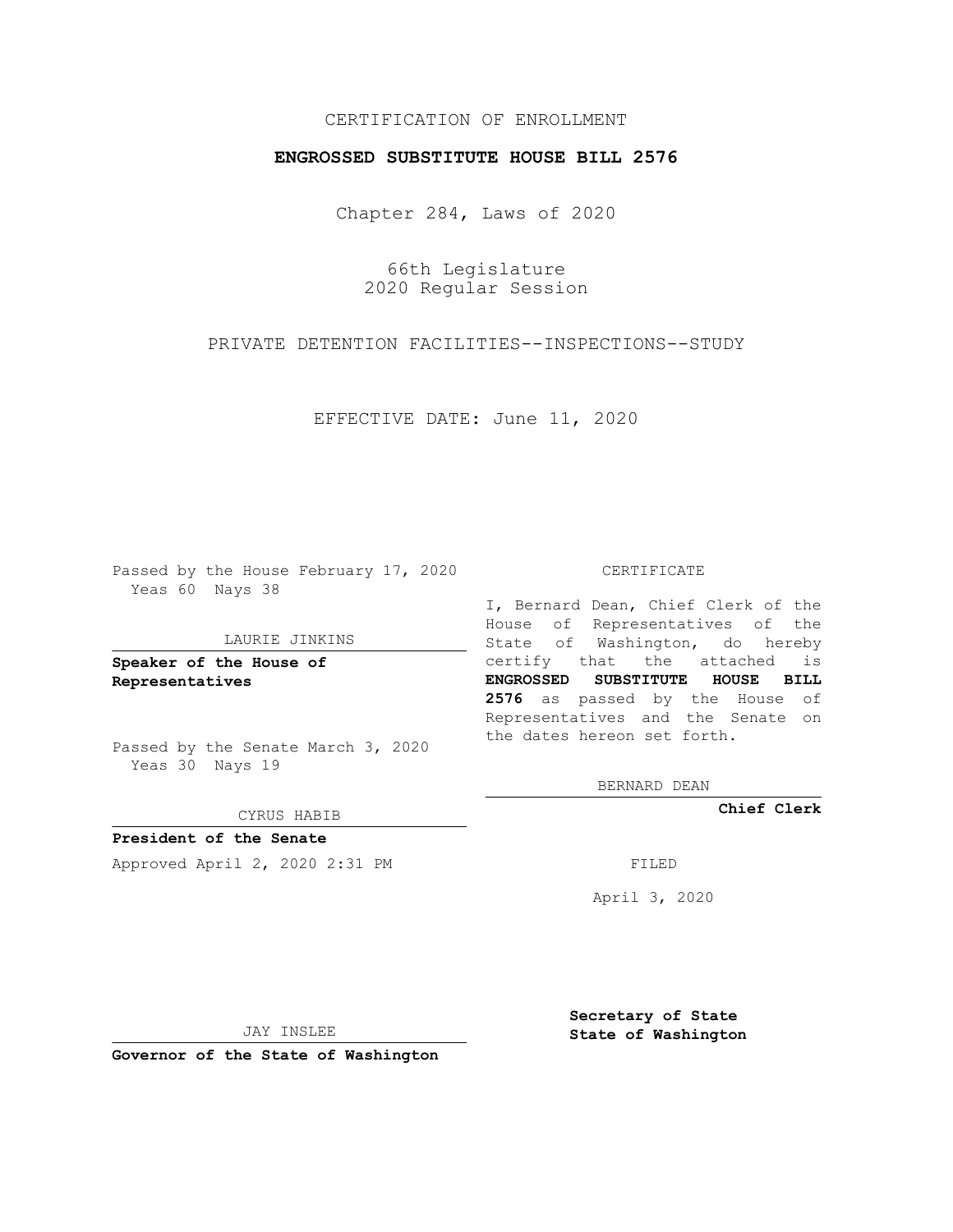### **ENGROSSED SUBSTITUTE HOUSE BILL 2576**

Passed Legislature - 2020 Regular Session

## **State of Washington 66th Legislature 2020 Regular Session**

**By** House Public Safety (originally sponsored by Representatives Ortiz-Self, Gregerson, Doglio, Pettigrew, Santos, Peterson, Lekanoff, Ryu, Pollet, Valdez, Thai, Macri, Fitzgibbon, Dolan, Davis, J. Johnson, Walen, Frame, Ormsby, and Riccelli)

READ FIRST TIME 02/07/20.

1 AN ACT Relating to private detention facilities; and creating new 2 sections.

3 BE IT ENACTED BY THE LEGISLATURE OF THE STATE OF WASHINGTON:

 NEW SECTION. **Sec. 1.** The legislature finds that all people confined in prisons and detention facilities in Washington deserve basic health care, nutrition, and safety, regardless of whether those people are confined in publicly or privately operated facilities. As held in *United States v. California*, 921 F.3d 865, 886 (9th Cir. 2019), the state possesses "the general authority to ensure the health and welfare of inmates and detainees in facilities within its borders." While public facilities are directly accountable to public institutions, private facilities lack this oversight structure. Private detention facilities ought to be subject to existing 14 statutes, codes, rules, and policies governing safety, health, and welfare, yet little is known as to what inspections or enforcement 16 has occurred across state and local governments. To that end, the legislature intends to evaluate current state and local authority and practices regarding the enforcement of existing requirements applicable to private detention facilities operating within the 20 state.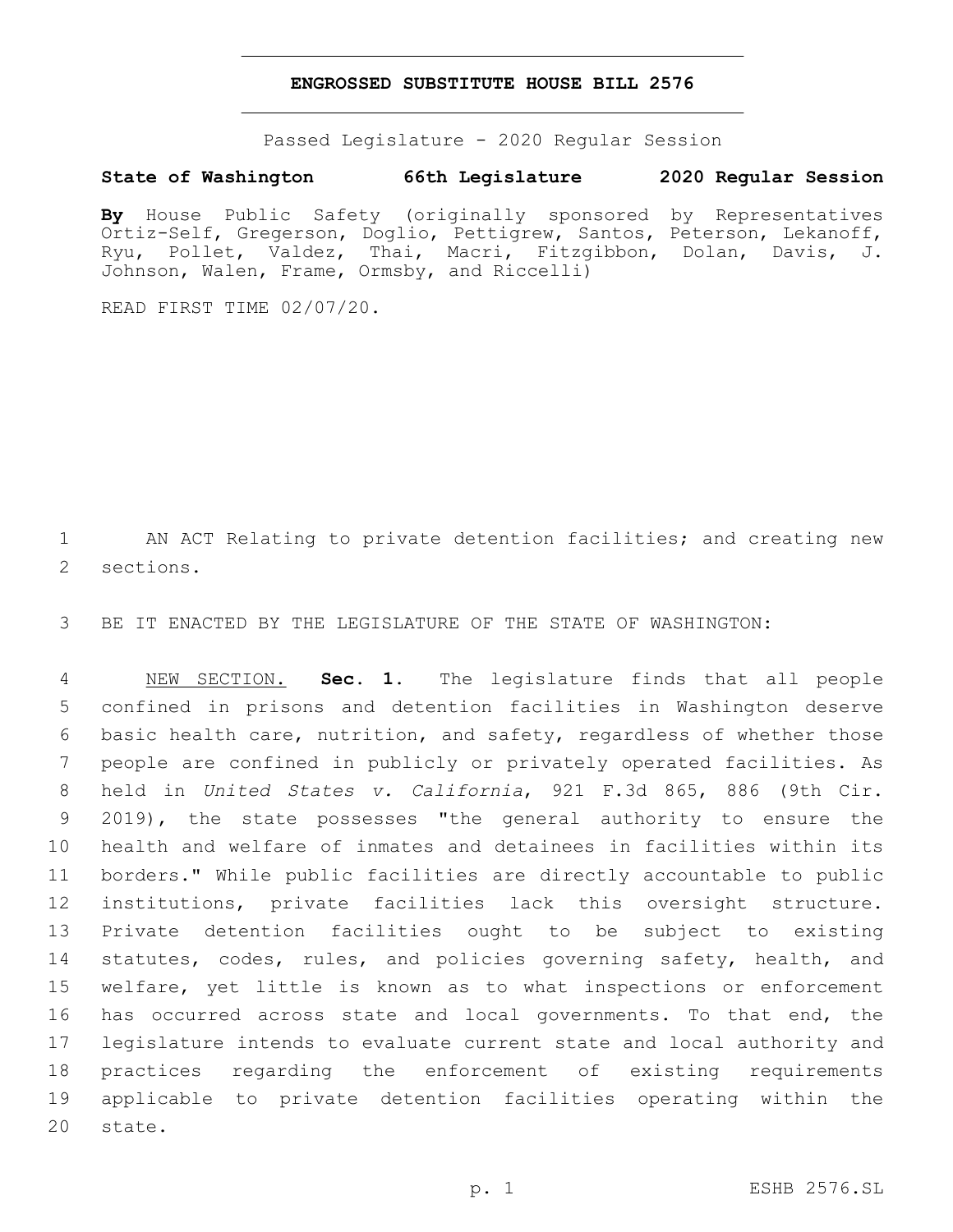NEW SECTION. **Sec. 2.** (1) The department shall:

 (a) Evaluate the existing authority of state agencies and local governments to inspect private detention facilities for the purposes of enforcing state and local statutes, codes, rules, and policies on 5 the subject of the health, safety, and welfare of detainees;

 (b) Evaluate current practices for evaluating whether private detention facilities are in compliance with state and local statutes, 8 codes, rules, and policies;

 (c) Determine whether any private detention facility has been subject to an inspection or enforcement action taken by a state 11 agency or local government in the previous five years, and if so, the 12 frequency, nature, and outcomes of those inspections or enforcement 13 actions;

 (d) Determine whether any state agency or local government has been denied access to a private detention facility in the previous five years, and if so, the frequency and nature of those denials and 17 the outcome of any applicable enforcement action; and

 (e) Make recommendations as to any changes to statutes, rules, or policies necessary to conduct effective inspections and enforcement in private detention facilities for the purpose of ensuring the 21 health, safety, and welfare of detainees.

 (2) In conducting the study under this section, the department 23 shall consult with: The department of labor and industries; the department of social and health services; the department of children, 25 youth, and families; the department of corrections; the office of the 26 corrections ombuds; the office of the attorney general; county health departments; local governments; and other agencies or entities with 28 relevant experience or expertise.

 (3) The department shall submit a final report with findings and recommendations to the governor and appropriate committees of the 31 legislature by December 1, 2020.

(4) For the purposes of this section:32

(a) "Department" means the department of health.

 (b) "Detention facility" means any facility in which persons are incarcerated or otherwise involuntarily confined for purposes including prior to trial or sentencing, fulfilling the terms of a sentence imposed by a court, or for other judicial or administrative 38 processes or proceedings.

 (c) "Private detention facility" means a detention facility that is operated by a private, nongovernmental entity and operating